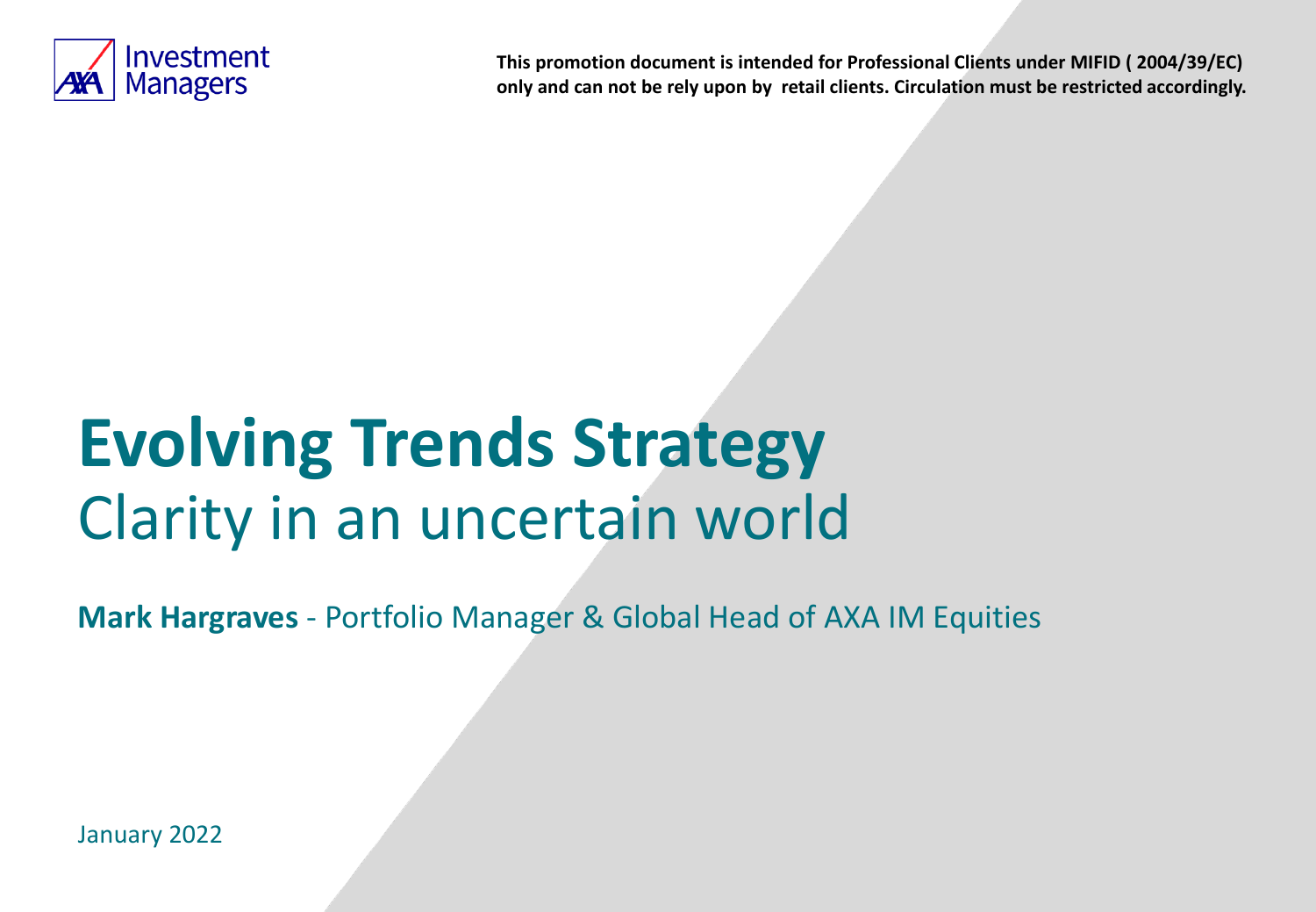### The Evolving World





Source: AXA IM for illustrative purpose only.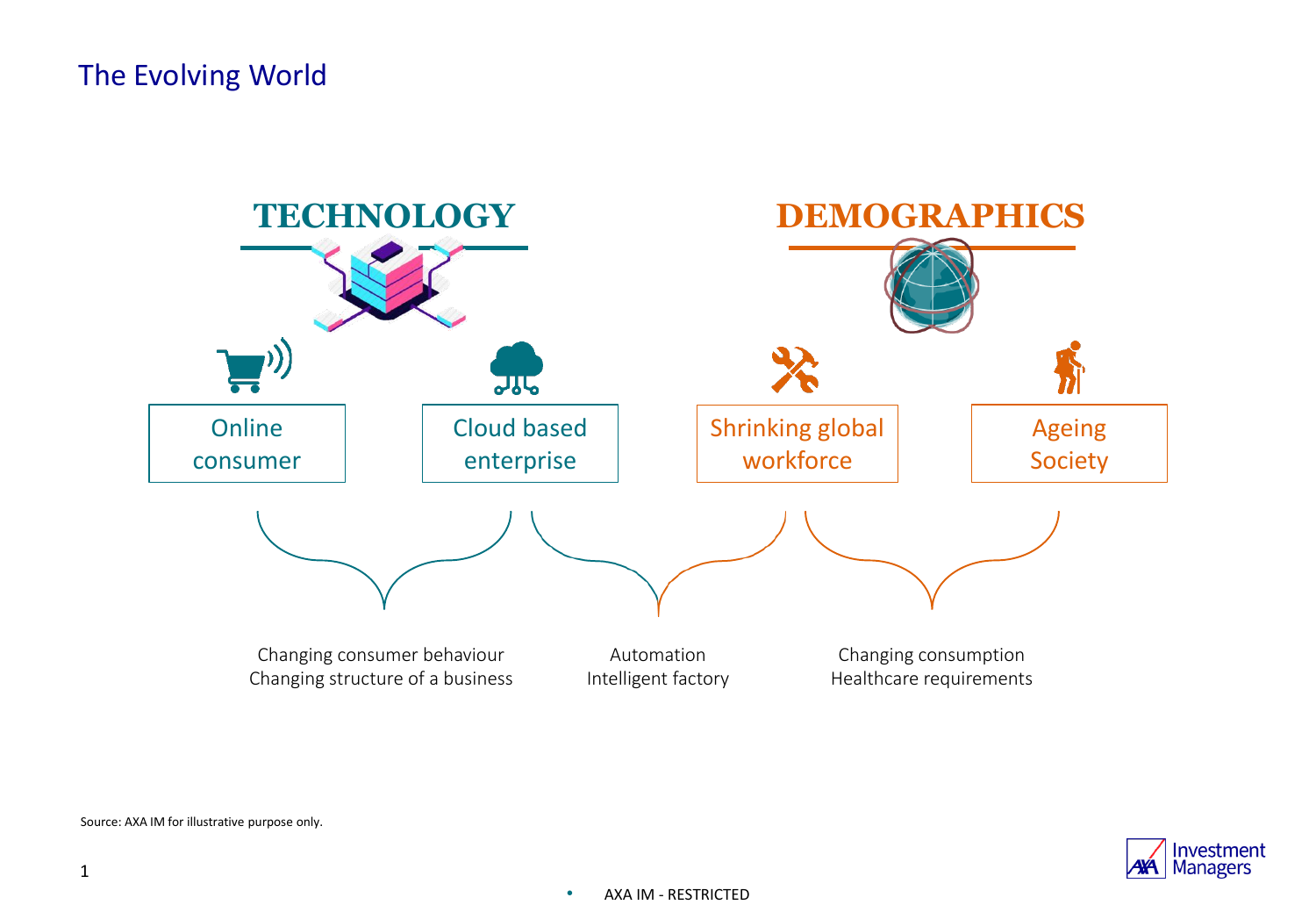### Evolving Economy investment themes at Framlington Equities



Source: AXA IM, BofAML "Transforming World: The 2020s", November 2019. BofAML Global Research, UN, Internet World Stats, Cybersecurity Ventures, Cisco, ITU 2015, Kharas, Brookings Institution, Oxford Economics, BNEF 2019 \*EB: Exabyte. An exabyte is a unit of digital information storage used to denote the size of data. It is equivalent to 1 billion gigabytes (GB).\*\*Renewable energy: variable renewables.

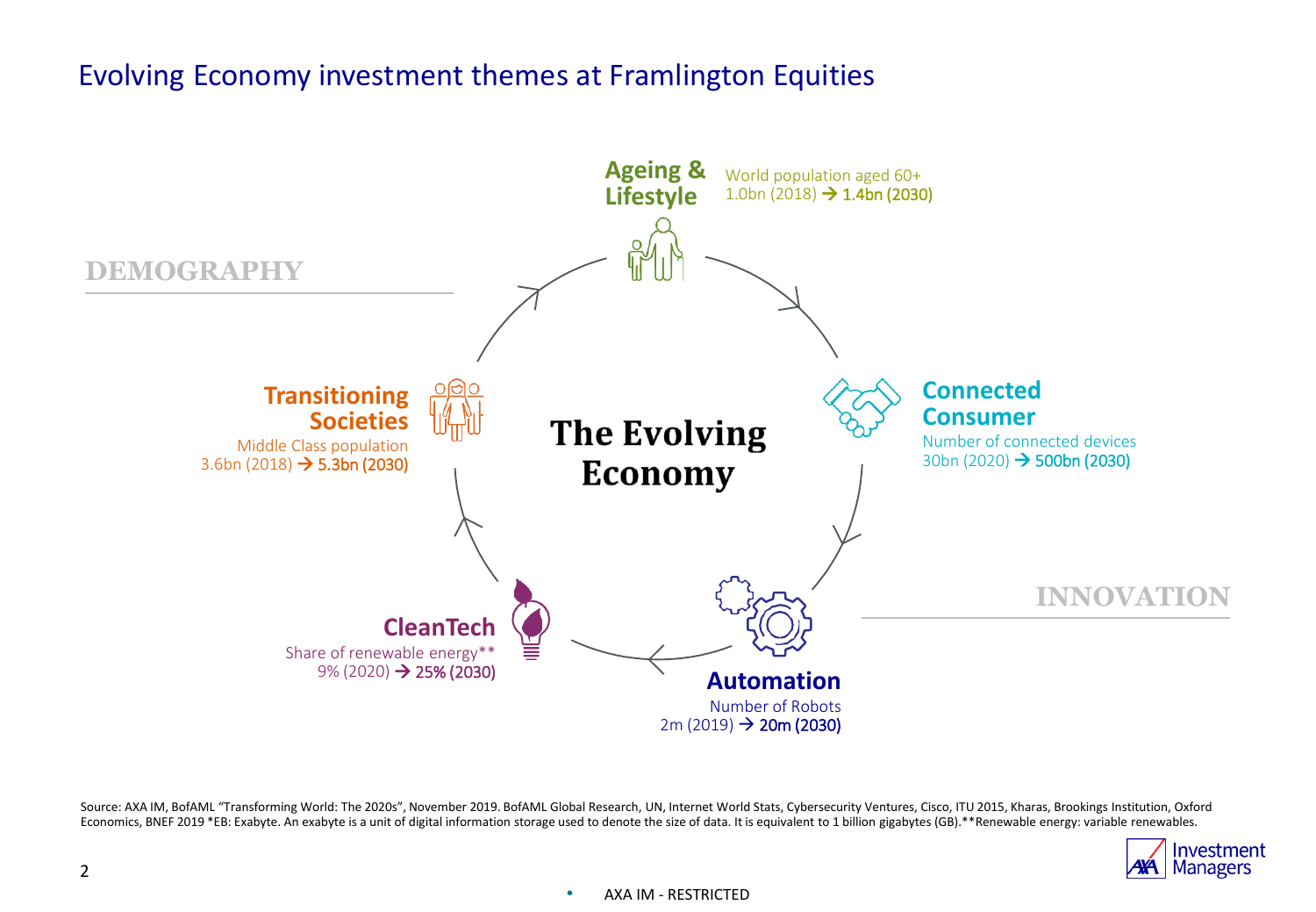### Stock example by themes



Source: AXA IM for illustrative purposes only. Zimmer, Paypal and Keyence pictures sourced from investor relations presentations. Orsted and HDFC Bank picture sourced from Google, free of use parameter.

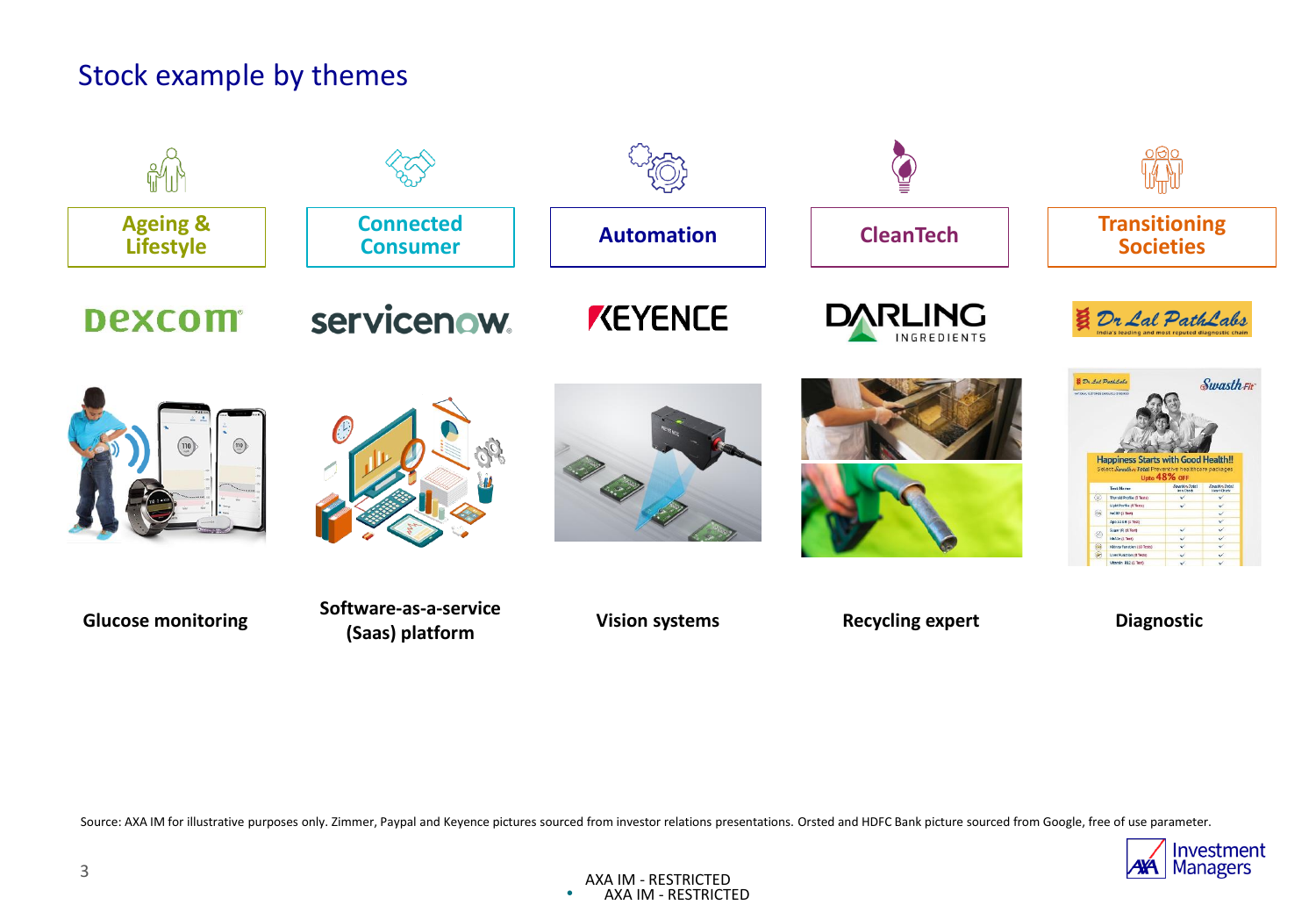## STYLE: Global Equity market

#### MSCI AC World Growth vs. Value





We've seen similar rotations over the past

Source: Thomson Reuters Eikon as of 10/01/2022. Performance in USD. **Past performance is not a guide to future performance.**

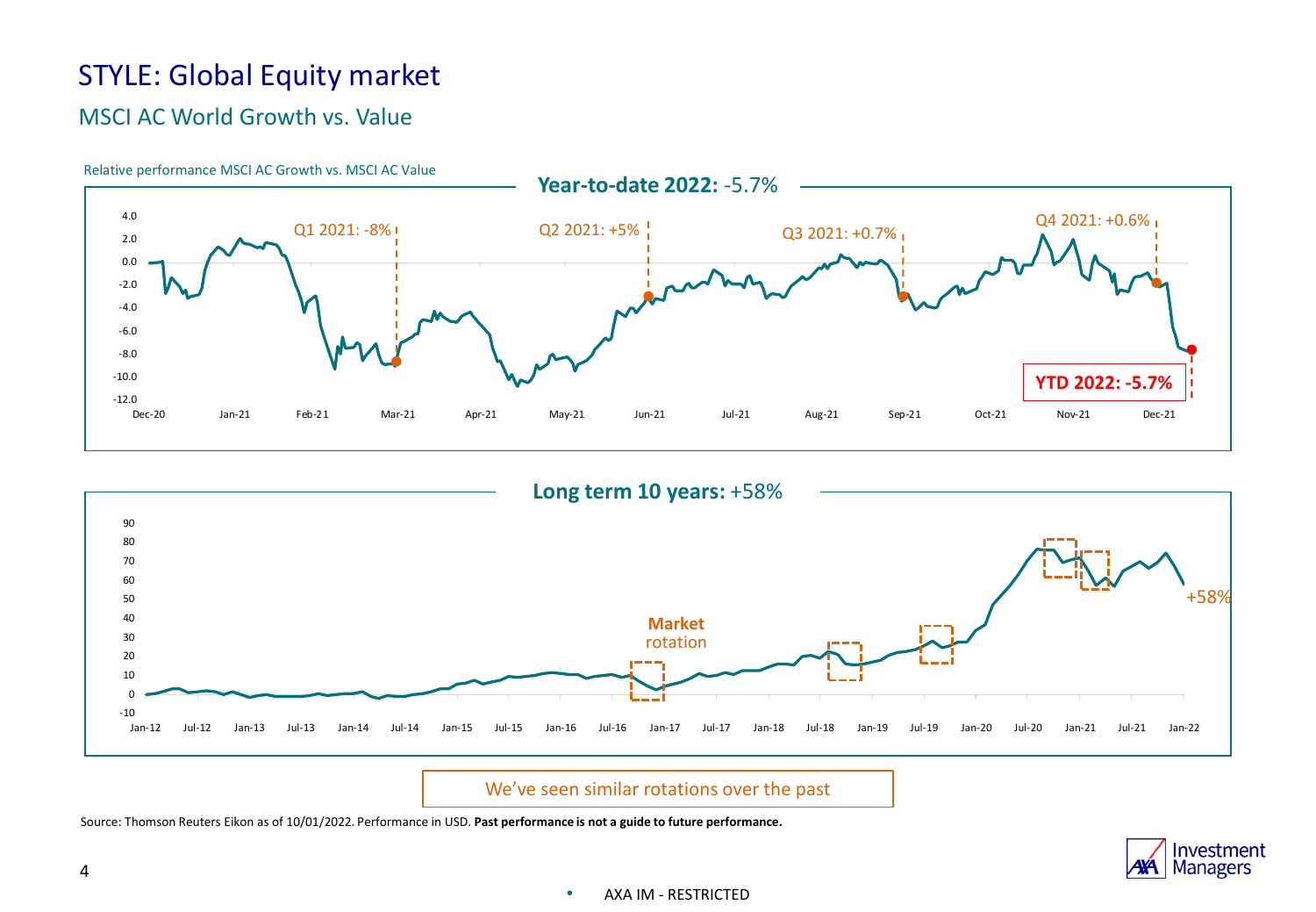### SECTOR: Global Equity market

2021 Sectorial MSCI ACWI performance vs. relative weighting of AXA WF Framlington Evolving Trends



The strategy underweight mature and cyclical sectors such as Energy and Financials

Source: Thomson Reuters Eikon as of 31/12/2021. Performance in USD. **Past performance is not a guide to future performance.** 

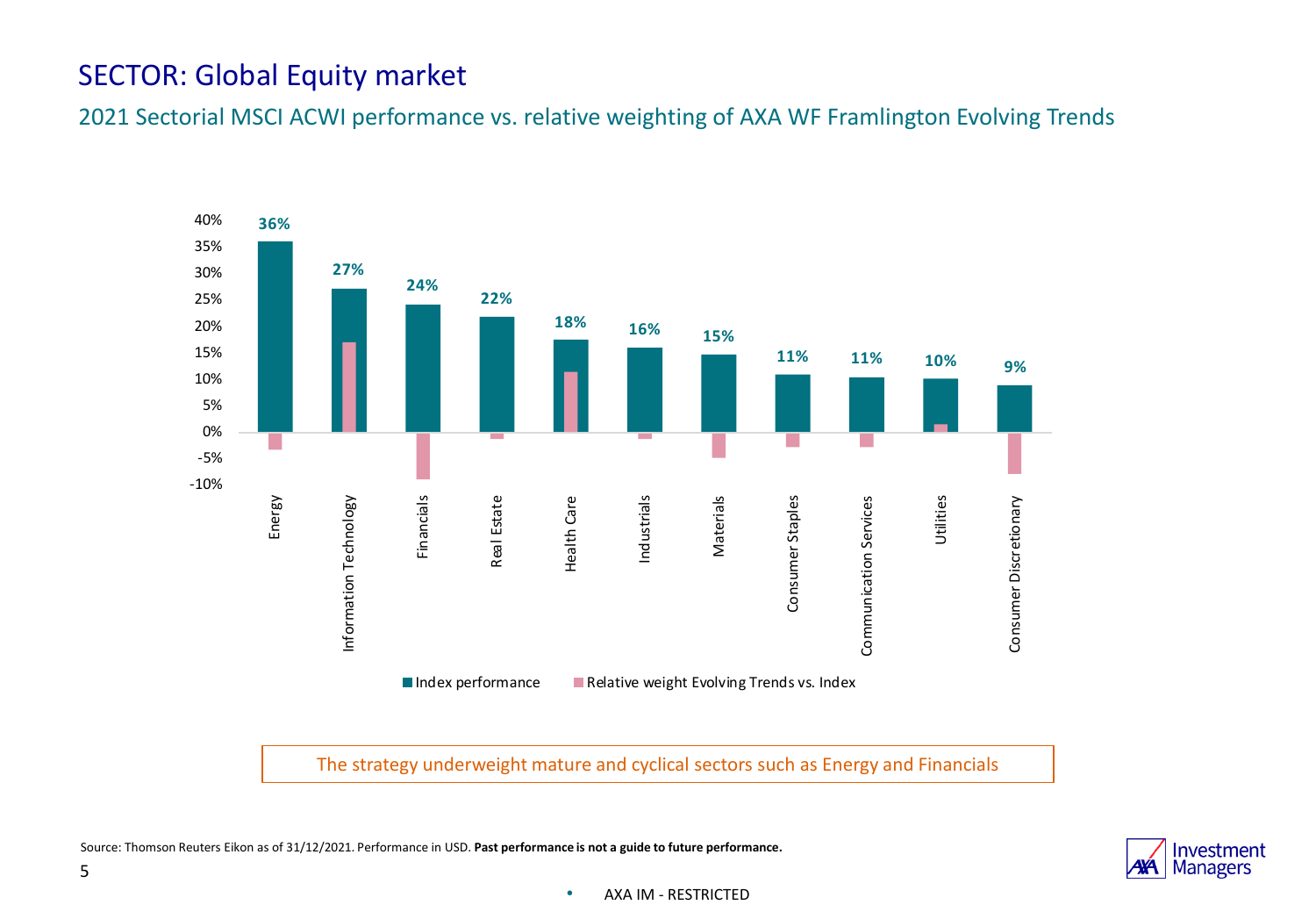

Performance - USD YTD 1 Y Since Reshaping Cumulative<br>Since<br>Reshaping<br>(31/10/2017)<br>87.7 3 Y 5Y Since Reshaping Annualised<br>
Since<br>
Reshaping<br>
(31/10/2017)<br>
16.3 25.6 .<br>3Y 5Y<br>3Y 5Y Performance - USD<br>
Performance - USD<br>
AXA WF Framlington Evolving Trends I USD - Gross 9.3 9.3 87.7 98.3 134.3 16.3 25.6 18.6<br>
AXA WF Framlington Evolving Trends I USD - Net 8.5 8.5 81.4 93.6 125.0 15.3 24.6 17.6 AXA WF Framlington Evolving Trends I USD - Net 8.5 8.5 81.4 93.6 125.0 15.3 24.6 17.6 MSCI AC World NR 19.5 18.5 18.5 18.5 18.5 63.7 74.5 95.9 12.5 20.4 14.4 Net Relative -10.1 -10.1 17.7 19.1 29.1 2.8 4.2 3.2

Source: FactSet SPAR as at 31/12/2021. Basis: I USD Acc Share Class Total Return net Annual Management Fee, MSCI All Country World Net Return in USD. \*Reshaping of the portfolio from a Global strategy into a Global Thematics strategy = 31/10/2017. Please note that not all share classes might be registred or available in your jurisdiction. Please check availability with your Financial Adviser **Past performance is not a guide to future performance.** 



#### • AXA IM - RESTRICTED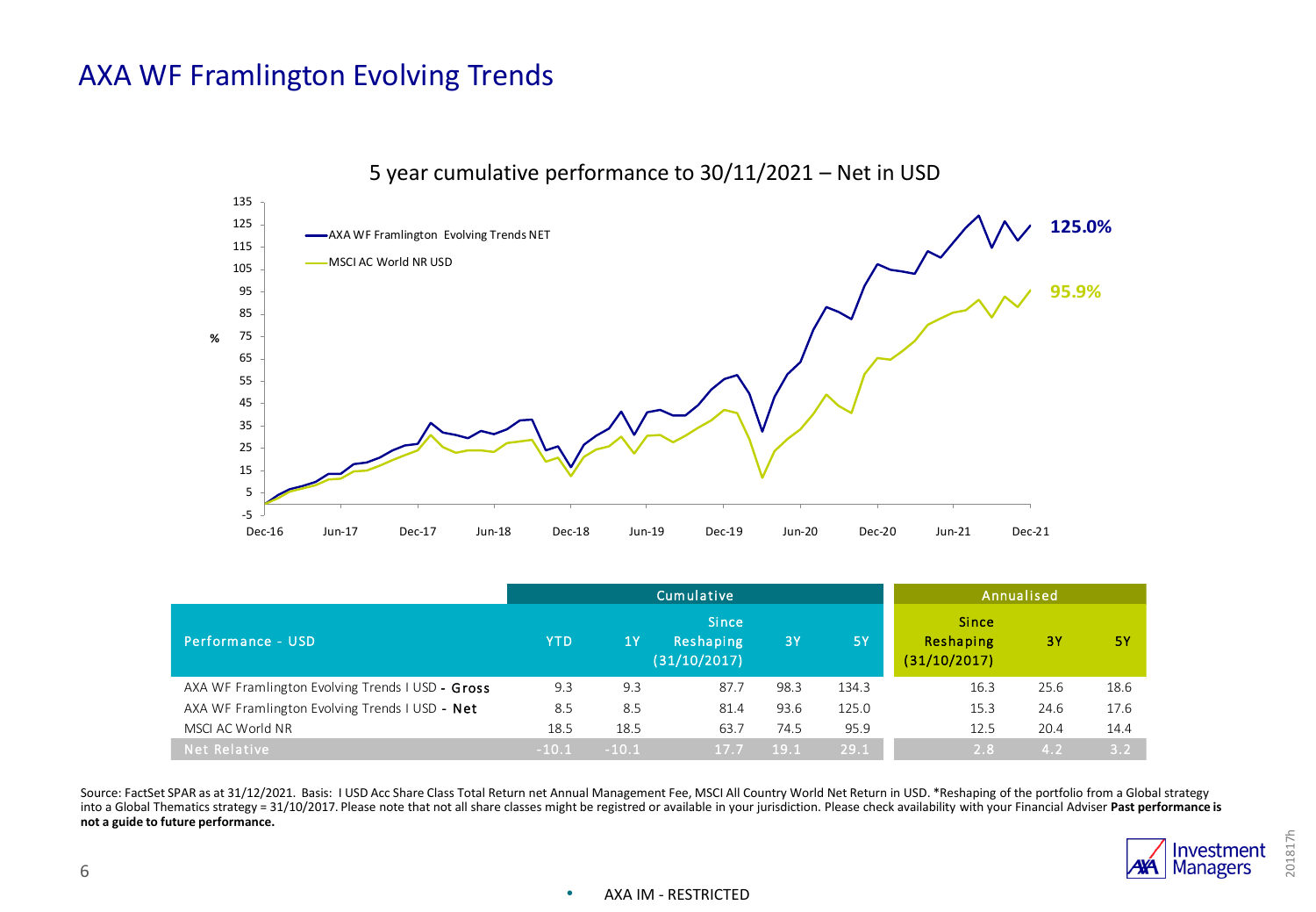#### Sub-theme breakdown



Source: AXA IM as at 31/12/2021 No assurance can be given that the strategy will be successful or that investors will not lose some or all of their capital. AXA IM reserves the right to modify any of the investment process described herein at its discretion. CR10177/08-19



201817h

#### • AXA IM - RESTRICTED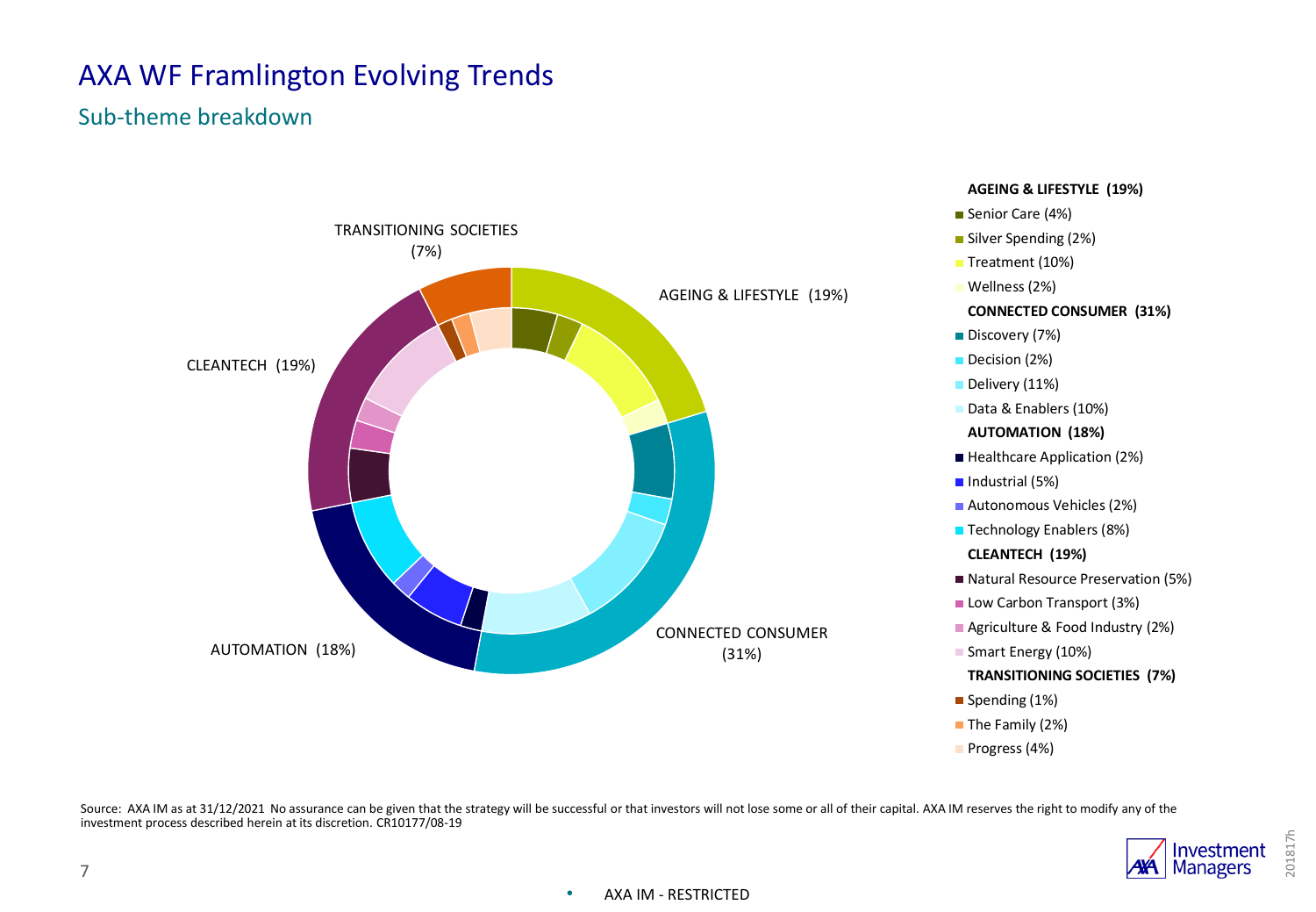#### Top 15 holdings and market cap breakdown (as at 31/12/2021)

|    | Stock name               | %    | Country              | Mkt Cap   | Theme                     |
|----|--------------------------|------|----------------------|-----------|---------------------------|
| 1  | Alphabet                 | 4.4  | US                   | \$1922 bn | <b>Connected Consumer</b> |
| 2  | Qualcomm                 | 2.8  | US                   | \$205 bn  | Automation                |
| 3  | TE Connectivity          | 2.6  | US                   | \$53 bn   | Clean Tech                |
| 4  | ServiceNow               | 2.5  | US                   | \$129 bn  | <b>Connected Consumer</b> |
| 5  | Waste Connections        | 2.5  | US                   | \$36 bh   | Clean Tech                |
| 6  | Amazon.com               | 2.4  | US                   | \$1691 bn | <b>Connected Consumer</b> |
| 7  | Microsoft                | 2.4  | US                   | \$2525 bn | <b>Connected Consumer</b> |
| 8  | United Health Group      | 2.4  | US                   | \$473 bn  | Ageing & Lifestyle        |
| 9  | NextEra Energy           | 2.3  | US.                  | \$183 bn  | Clean Tech                |
| 10 | Taiwan Semicon Mfg       | 2.3  | Taiwan               | \$576 bn  | Automation                |
| 11 | DexCom                   | 2.3  | US                   | $$52$ bn  | Ageing & Lifestyle        |
| 12 | Thermo Fisher Scientific | 2.3  | US                   | $$263$ bn | Ageing & Lifestyle        |
| 13 | Apple                    | 2.3  | <b>US</b>            | \$2913 bn | <b>Connected Consumer</b> |
| 14 | Kerry Group              | 2.2  | Ireland              | \$23 bh   | Clean Tech                |
| 15 | <b>National Grid</b>     | 2.2  | United Kingd \$52 bn |           | Clean Tech                |
|    | <b>TOTAL</b>             | 37.9 |                      |           |                           |
|    | Number of holdings       | 54   |                      |           |                           |
|    |                          |      |                      |           |                           |



Breakdown by market capitalisation (in USD)



AXA WF Framlington Evolving Trends

**MSCI ALL Country World** 

Market cap typically >500m USD



201817h

Source: AXA IM as at 31/12/2021.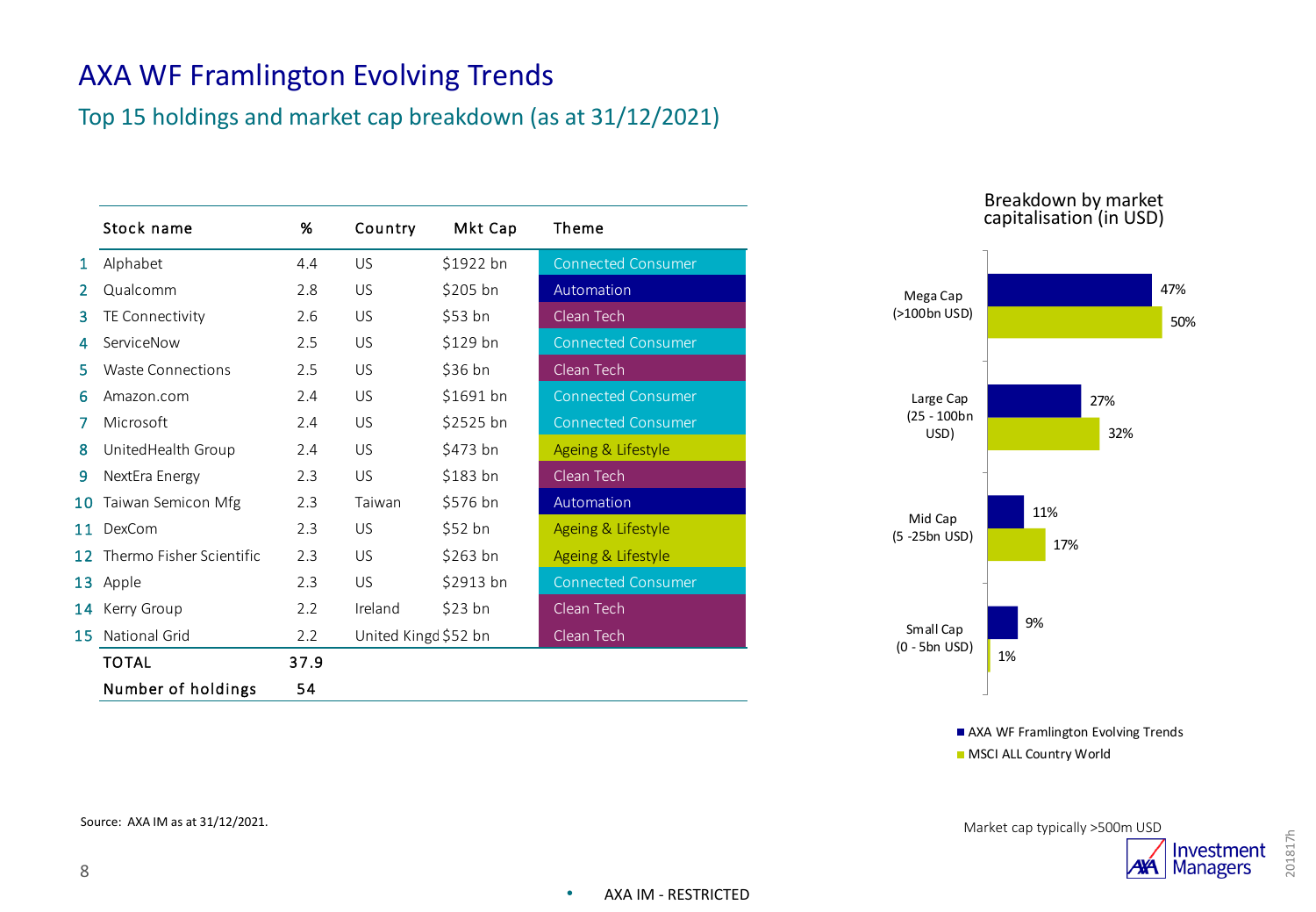#### Sector, geographic & sales split (as at 31/12/2021)



#### **Sector split Geographical split**

**Sales** split\*

Source: FactSet as at 31/12/2021. Strategy unconstrained - MSCI All Country World used for comparative purposes . CR10177/08-19



201817h

#### • AXA IM - RESTRICTED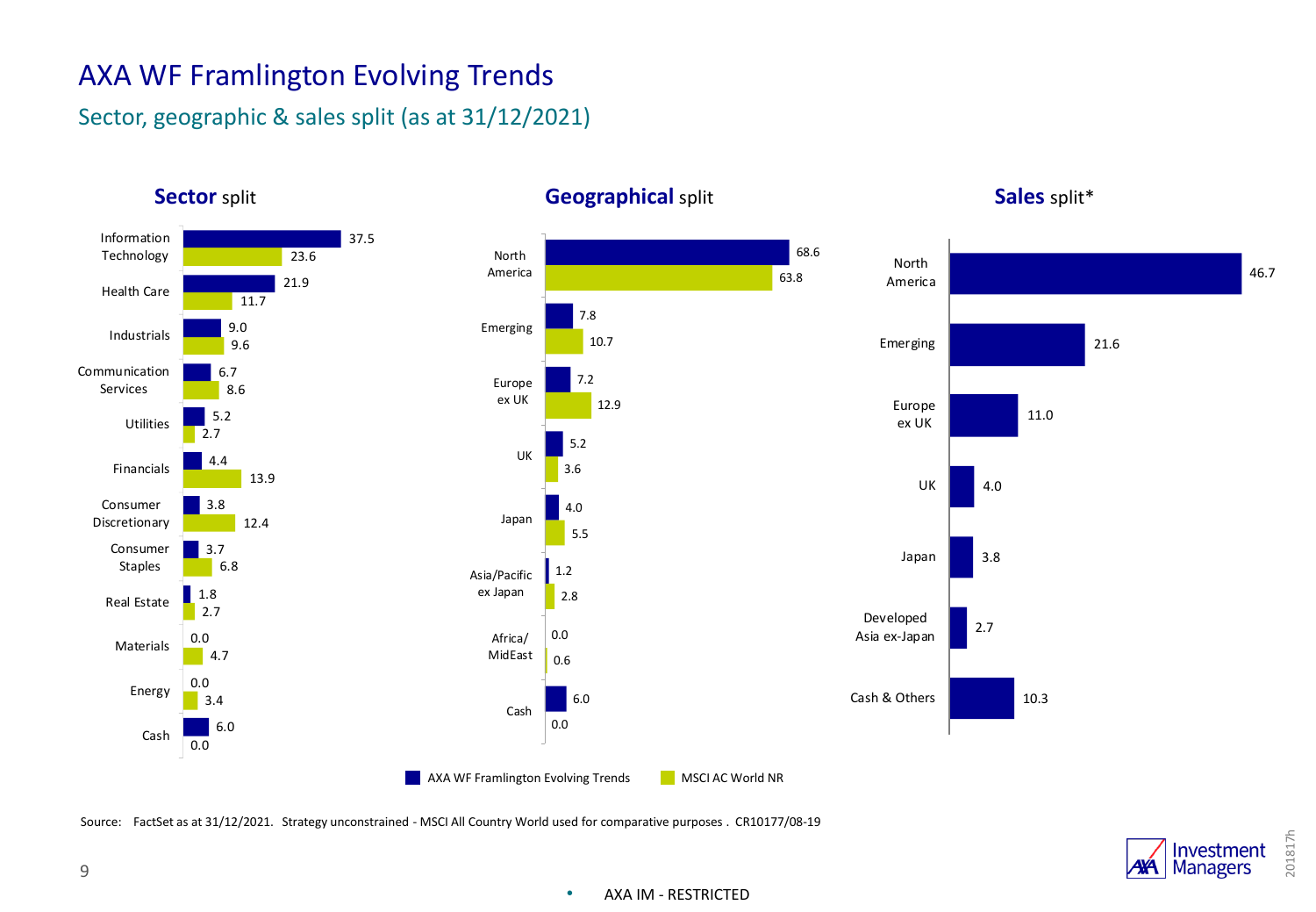#### **Risk and Reward profile**



The risk category is calculated using historical performance data and may not be a reliable indicator of the Fund's future risk profile. The risk category shown is not guaranteed and may shift over time. The lowest category does not mean risk free.

#### **Additional Risks**

**Equity risk :** Shares' prices on equity markets may fluctuate namely pursuant to investor's expectations or anticipations, causing high potential volatility risk. Volatility on equity markets has historically been much greater than the volatility of fixed income markets. Should the price of Shares fall within the SubFund's portfolio, the NAV of the Sub-Fundwill also fall.

**Emerging markets:** Legal infrastructure, in certain countries in which investments may be made, may not provide with the same degree of investors' protection or information to investors, as would generally apply to major securities markets (governments' influence, social, political and economic instability, different accounting, auditing and financial report practises). Emerging markets securities may also be less liquid and more volatile than similar securities available in major markets, and there are higher risks associated to transactionssettlement, involving timing and pricing issues.

**Investments in small and micro capitalisation universe risk**: implies specific liquidity risk. The possible lack of a liquid market may inhibit the ability of the relevant Sub-Funds to purchase or sell such investment at an advantageous price. The NAV of the SubFunds may be adversely affected. mall and micro capitalisation universe risk.

**Global Investments**: Investments in securities issued or listed in different countries may imply the application of different standards and regulations (accounting, auditing and financial reporting standards, clearance and settlement procedures, taxes on dividends…). Investments may be affected by movements of foreign exchange rates, changes in laws or restrictions applicable to such investments, changes in exchange control regulations or price volatility.

**ESG risk:** Applying ESG and sustainability criteria to the investment process may exclude securities of certain issuers for non-investment reasons and therefore some market opportunities available to funds that do not use ESG or sustainability criteria may be unavailable for the Sub-Fund, and the Sub-Fund's performance may at times be better or worse than the performance of relatable funds that do not use ESG or sustainability criteria.

#### **Investment objective and strategy**

#### **INVESTMENT OBJECTIVE**

The Sub-Fund seeks to achieve long-term capital growth measured in USD by investing in equities issued by worldwide companies of all capitalisations

#### **INVESTMENT POLICY**

The Sub-Fund is actively managed in order to capture opportunities in worldwide equity markets, by mainly investing in equities of companies that are part of MSCI AC World Total Return Net benchmark index ("the Benchmark") universe. As part of the investment process, the Investment Manager has broad discretion over the composition of the Sub-Fund's portfolio and can take, based on its investment convictions, large overweight or underweight positions on the countries, sectors or companies compared to the Benchmark's composition and/or take exposure to companies, countries or sectors not included in the Benchmark, even though the

Benchmark constituents are generally representative of the Sub-Fund's portfolio. Thus, the deviation from the Benchmark is likely to be significant. Investment decisions are based on a combination of macroeconomic, sector and company specific analysis. The share selection process relies mainly on a rigorous analysis of the companies' business model, quality of management, growth prospects and overall risk return profile, driven by sector specialists. The Sub-Fund invests in equities and equity related instruments issued by international companies of all capitalisations. The Sub-Fund may also invest up to 10% of its assets in convertible securities. The Sub-Fund applies the AXA Investment Managers' Environmental, Social and Governance standards policy ("ESG Standards") available on www.axa-im.com/en/responsible-investing according to which the Investment Manager aims at integrating the ESG Standards in the investment process by applying specific sectorial exclusions such as tobacco and white phosphorus weapons and by excluding investments in securities issued by companies in severe breach of the United Nations Global Compact principles and with the lowest ESG scores as described in the policy document. The Investment Manager bindingly applies at all times the ESG Standards in the securities selection process with the exception of derivatives and underlying eligible UCIs. Within the limit of 200% of the Sub-Fund's net assets, the investment strategy may be achieved by direct investments and/or through derivatives. Derivatives may also be used for hedging purposes.

#### **INVESTMENT HORIZON**

This Sub-Fund may not be suitable for investors who plan to withdraw their contribution within 8 years.

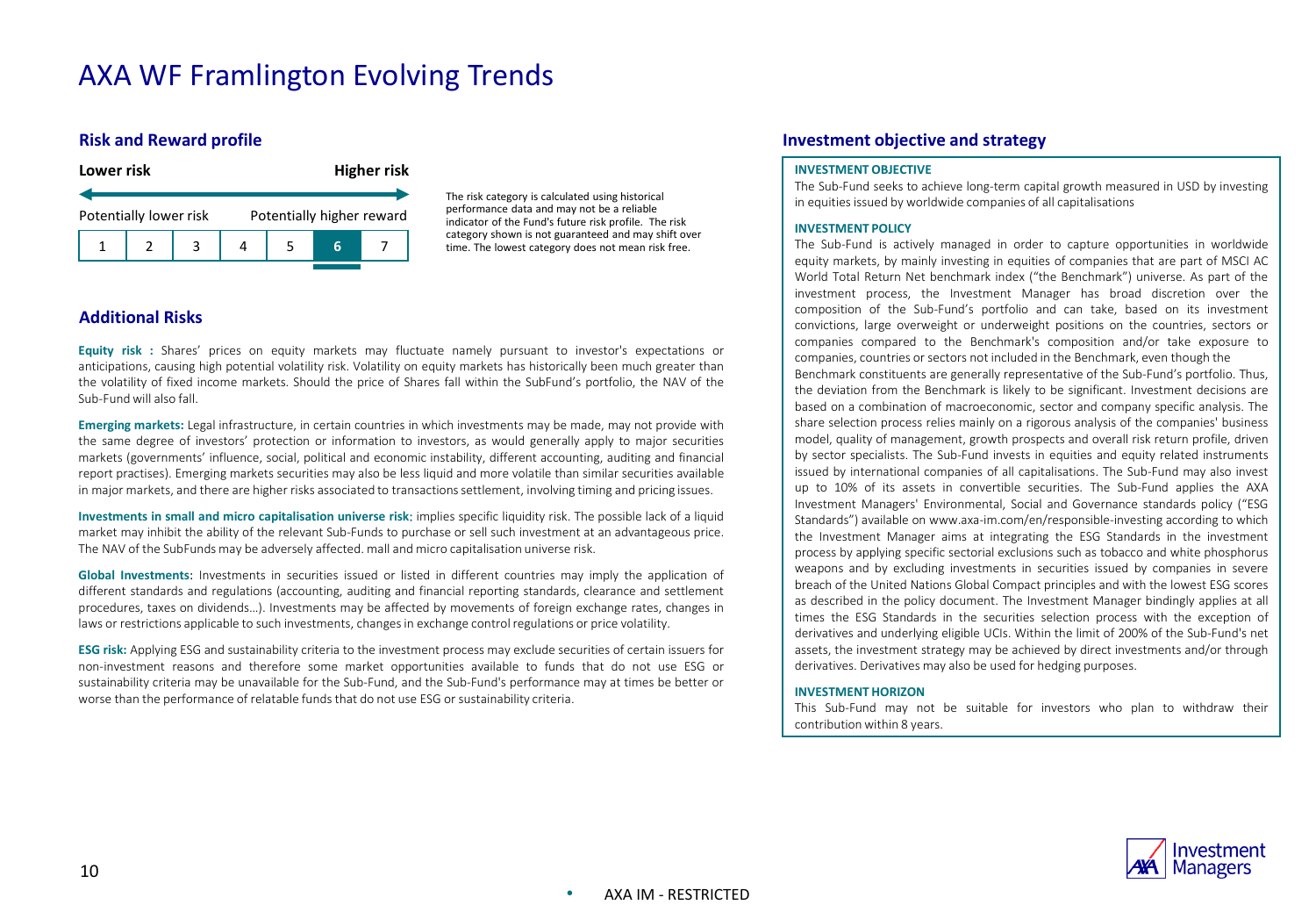### AXA World Funds - Framlington Evolving Trends

#### Legal characteristics and fees

| Legal Form                                      | Sub Fund of AXA World Funds SICAV                                                                                                                                                                                                                                                                    |  |  |  |
|-------------------------------------------------|------------------------------------------------------------------------------------------------------------------------------------------------------------------------------------------------------------------------------------------------------------------------------------------------------|--|--|--|
| Legal Rules                                     | <b>UCITS</b>                                                                                                                                                                                                                                                                                         |  |  |  |
| Launch Date                                     | 1 July 2010                                                                                                                                                                                                                                                                                          |  |  |  |
| Currency                                        | <b>USD</b>                                                                                                                                                                                                                                                                                           |  |  |  |
| <b>Exit Fees</b>                                | 0%                                                                                                                                                                                                                                                                                                   |  |  |  |
| Maximum Management Fees (A/E/F/I)               | 1.50% / 1.50% / 0.75% / 0.60%                                                                                                                                                                                                                                                                        |  |  |  |
| Maximum Subscription fees (A / E / F / I)       | 5.50% / 0% / 2.00% / 0%                                                                                                                                                                                                                                                                              |  |  |  |
| Minimum Initial Subscription $(A / E / F / I)$  | 0/0/0/5,000,000                                                                                                                                                                                                                                                                                      |  |  |  |
| Minimum Subsequent Subscription (A / E / F / I) | 0/0/0/1,000,000                                                                                                                                                                                                                                                                                      |  |  |  |
| <b>Share Class</b>                              | Capitalisation and Distribution                                                                                                                                                                                                                                                                      |  |  |  |
| <b>ISIN Code</b>                                | LU0503938796 (A USD), LU0503938366 (A EUR), LU0503938523 (A GBP), LU0503938879 (E EUR),<br>LU0503938952 (F EUR), LU0503939174 (F USD), LU0503939091 (F GBP), LU0503939257 (I EUR),<br>LU0503939414 (I USD), LU0503939331 (I GBP), LU0503939505 (I Dist.EUR Hedged)  LU0503939687 (I Dist.GBP Hedged) |  |  |  |
| <b>Management Company</b>                       | AXA Funds Management S.A., Luxembourg                                                                                                                                                                                                                                                                |  |  |  |
| <b>Investment Manager</b>                       | AXA Investment Managers Paris                                                                                                                                                                                                                                                                        |  |  |  |
| Custodian                                       | State Street Bank Luxembourg S.A., Luxembourg                                                                                                                                                                                                                                                        |  |  |  |
| Valuation                                       | Daily                                                                                                                                                                                                                                                                                                |  |  |  |
| <b>Benchmark</b>                                | <b>MSCI AC World</b>                                                                                                                                                                                                                                                                                 |  |  |  |
| <b>Risk Profile</b>                             | <b>Lower risk</b><br><b>Higher risk</b><br>Potentially lower reward<br>Potentially higher reward<br>$\mathbf{3}$<br>$\overline{7}$<br>$\mathbf{1}$<br>$\mathbf{2}$<br>5<br>4<br>6                                                                                                                    |  |  |  |
| Recommended Investment Horizon                  | 8 years minimum                                                                                                                                                                                                                                                                                      |  |  |  |

Source: AXA IM & Key Investor Information Document (KIID) – 08/07/2019. For additional Risks, please read the Prospectus. NB: Not all share classes are registered in investor's jurisdiction and registration should be checked with the asset manager.



201817h